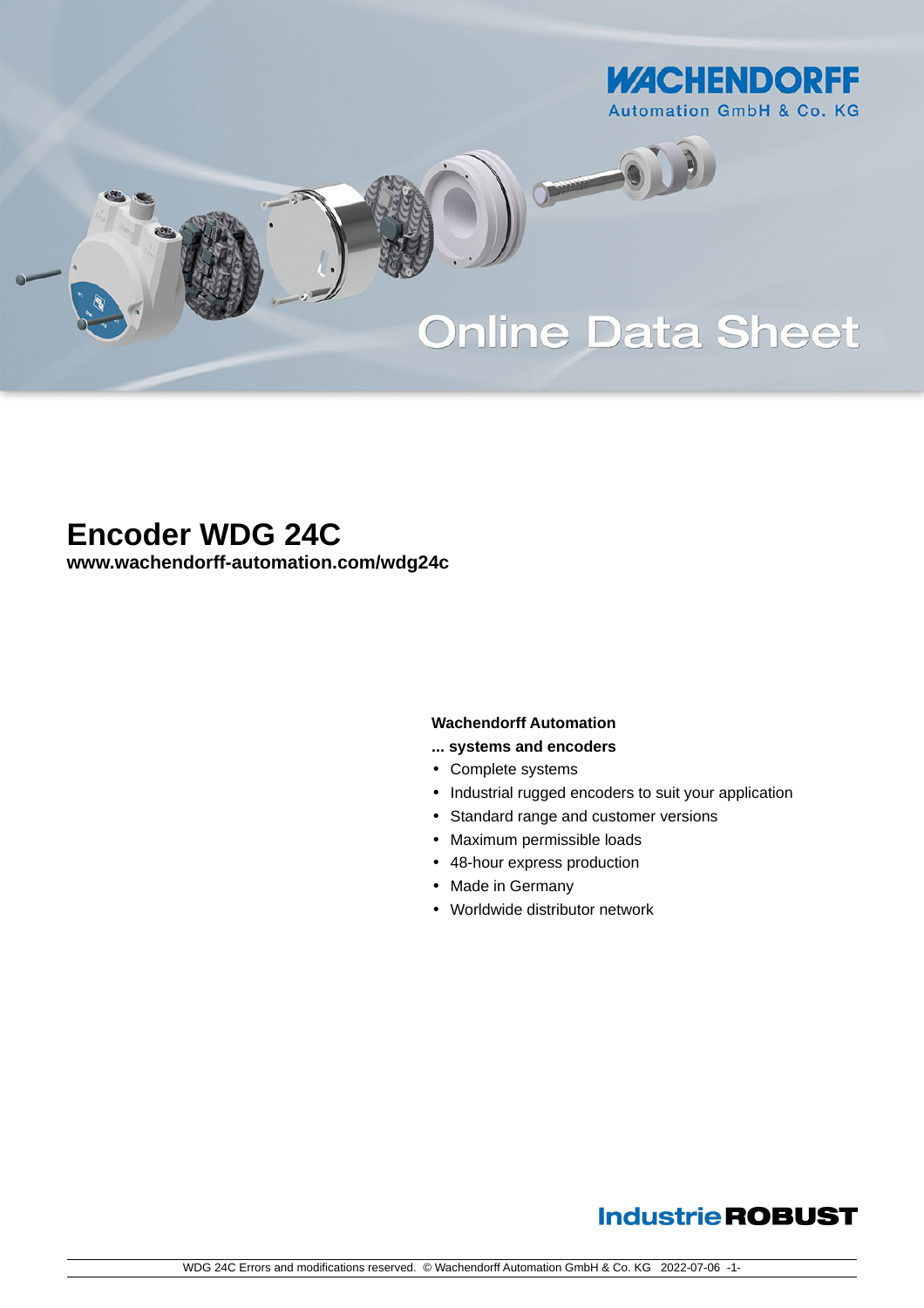

## **Encoder WDG 24C (magnetic)**





- very compact construction for use in harsh conditions
- permissible bearing loads similar to our "big encoders"
- up to IP67 all around
- Hall effect based signal generation

**[www.wachendorff-automation.com/wdg24c](https://www.wachendorff-automation.com/wdg24c)**

| Resolution                                             |                                                                                                                                          |  |  |
|--------------------------------------------------------|------------------------------------------------------------------------------------------------------------------------------------------|--|--|
| Pulses per revolution PPR                              | 1 PPR up to 128 PPR, 256 PPR, 512<br>PPR, 1024 PPR                                                                                       |  |  |
|                                                        |                                                                                                                                          |  |  |
| <b>Mechanical Data</b>                                 |                                                                                                                                          |  |  |
| <b>Housing</b>                                         |                                                                                                                                          |  |  |
| Flange                                                 | synchro flange                                                                                                                           |  |  |
| Flange material                                        | aluminum                                                                                                                                 |  |  |
| Housing cap                                            | aluminum                                                                                                                                 |  |  |
| Housing                                                | Ø 24 mm                                                                                                                                  |  |  |
|                                                        |                                                                                                                                          |  |  |
| Shaft(s)                                               |                                                                                                                                          |  |  |
| Shaft material                                         | stainless steel                                                                                                                          |  |  |
| <b>Starting torque</b>                                 | approx. 0.2 Ncm at ambient<br>temperature                                                                                                |  |  |
|                                                        |                                                                                                                                          |  |  |
| Shaft                                                  | Ø6 mm                                                                                                                                    |  |  |
| Shaft length                                           | L: 12 mm                                                                                                                                 |  |  |
| Max. Permissible shaft<br>loading radial               | 80N                                                                                                                                      |  |  |
| Max. Permissible shaft<br>loading axial                | 50 N                                                                                                                                     |  |  |
| <b>Bearings</b>                                        |                                                                                                                                          |  |  |
| Bearings type                                          | 2 precision ball bearings                                                                                                                |  |  |
| Nominale service life                                  | 0.55 x 10'9 revs. at 100 % rated shaft<br>load<br>8.5 x 10'10 revs. at 40 % rated shaft<br>load<br>6.8 x 10'11 revs. at 20 % rated shaft |  |  |
|                                                        | load                                                                                                                                     |  |  |
| Max. operating speed                                   | 12000 rpm                                                                                                                                |  |  |
|                                                        |                                                                                                                                          |  |  |
| Machinery Directive: basic data safety integrity level |                                                                                                                                          |  |  |
| MTTF <sub>d</sub>                                      | 200 a                                                                                                                                    |  |  |
| Mission time (TM)                                      | 25 a                                                                                                                                     |  |  |
| Nominale service life (L10h)                           | 6.8 x 10'11 revs. at 20 % rated shaft<br>load and 12000 rpm                                                                              |  |  |
| Diagnostic coverage (DC)                               | $0\%$                                                                                                                                    |  |  |
|                                                        |                                                                                                                                          |  |  |
| <b>Electrical Data</b>                                 |                                                                                                                                          |  |  |
| Power supply/Current<br>consumption                    | 4,75 VDC up to 5,5 VDC: typ. 40 mA                                                                                                       |  |  |
| Power supply/Current<br>consumption                    | 5 VDC up to 30 VDC: typ. 40 mA                                                                                                           |  |  |
| Output circuit                                         | TTL, RS422 compatible, inv.<br>TTL                                                                                                       |  |  |

HTL HTL, inv.

| Pulse frequency                  | 64 ppr: max. 20 kHz<br>1024 ppr: max. 200 kHz                                                                                                                               |
|----------------------------------|-----------------------------------------------------------------------------------------------------------------------------------------------------------------------------|
| Channels                         | AВ<br>ABN<br>and inverted signals                                                                                                                                           |
| Load                             | max. 30 mA / channel                                                                                                                                                        |
| Circuit protection               | no                                                                                                                                                                          |
|                                  |                                                                                                                                                                             |
| <b>Accuracy</b>                  |                                                                                                                                                                             |
| Phase offset                     | $90^\circ$ ± max. 25% of the period duration                                                                                                                                |
| pulse-/pause-ratio               | at 1 ppr up to 128 ppr:<br>50 % $\pm$ max, 7 %<br>129 ppr - 256 ppr: 50 $%$ ± max. 9 $%$<br>257 ppr - 512 ppr: 50 % ± max. 13 %<br>513 ppr - 1024 ppr: 50 % $\pm$ max. 18 % |
|                                  |                                                                                                                                                                             |
| <b>Environmental data</b>        |                                                                                                                                                                             |
| Environmental data:              |                                                                                                                                                                             |
| ESD (DIN EN 61000-4-2):          | 8 kV                                                                                                                                                                        |
| Burst (DIN EN 61000-4-4):        | 2 kV                                                                                                                                                                        |
| includes EMC:                    | DIN EN 61000-6-2<br>DIN EN 61000-6-3                                                                                                                                        |
| Vibration:<br>(DIN EN 60068-2-6) | 50 m/s <sup>2</sup> (10 Hz up to 2000 Hz)                                                                                                                                   |
| Shock:<br>(DIN EN 60068-2-27)    | 1000 m/s <sup>2</sup> (6 ms)                                                                                                                                                |
| Design:                          | according DIN VDE 0160                                                                                                                                                      |
|                                  |                                                                                                                                                                             |
| General Data                     |                                                                                                                                                                             |
| Weight                           | approx. 50 g                                                                                                                                                                |
| Connections                      | cable or connector outlet                                                                                                                                                   |
| Protection rating (EN 60529)     | IP65 all around with SK6, housing<br>IP40 with K7, L7                                                                                                                       |
| Operating temperature            | -20 °C up to +80 °C                                                                                                                                                         |
| Storage temperature              | -20 °C up to $+80$ °C                                                                                                                                                       |

#### **More Information**

General technical data and safety instructions **http://www.wachendorff-automation.com/gtd Options http://www.wachendorff-automation.com/acc**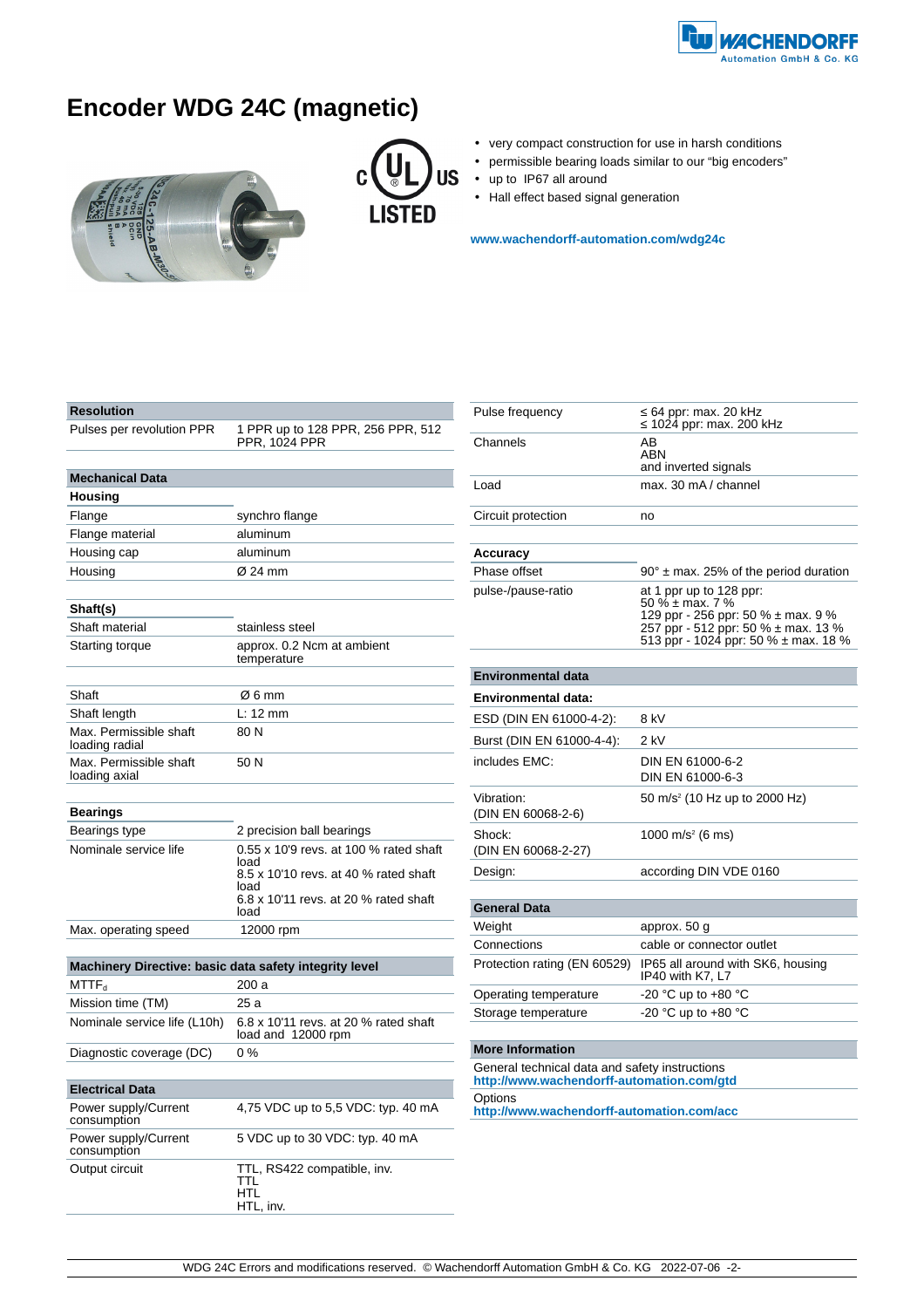

### **Cable connection K7, L7 (IP40) with 2 m cable**



| <b>Description</b> | ABN inv. poss.                                     |  |
|--------------------|----------------------------------------------------|--|
| K7                 | radial, shield not connected (IP40)                |  |
| L7                 | radial, shield connected to encoder housing (IP40) |  |

| <b>Assignments</b>              |          |                    |  |  |  |
|---------------------------------|----------|--------------------|--|--|--|
|                                 | K7, L7   | K7, L7             |  |  |  |
| <b>Circuit</b>                  | N05, N30 | M05, M30           |  |  |  |
| <b>GND</b>                      | WH       | WH                 |  |  |  |
| $(+)$ Vcc                       | ΒN       | ΒN                 |  |  |  |
| A                               | GN       | GΝ                 |  |  |  |
| в                               | YE       | YE                 |  |  |  |
| N                               | GY       | GY                 |  |  |  |
| <b>Light reserve</b><br>warning |          |                    |  |  |  |
| A inv.                          |          | RD                 |  |  |  |
| B inv.                          |          | PK, (BK<br>at ACA) |  |  |  |
| N inv.                          |          | BU, (VT<br>at ACA) |  |  |  |
| <b>Shield</b>                   | flex     | flex               |  |  |  |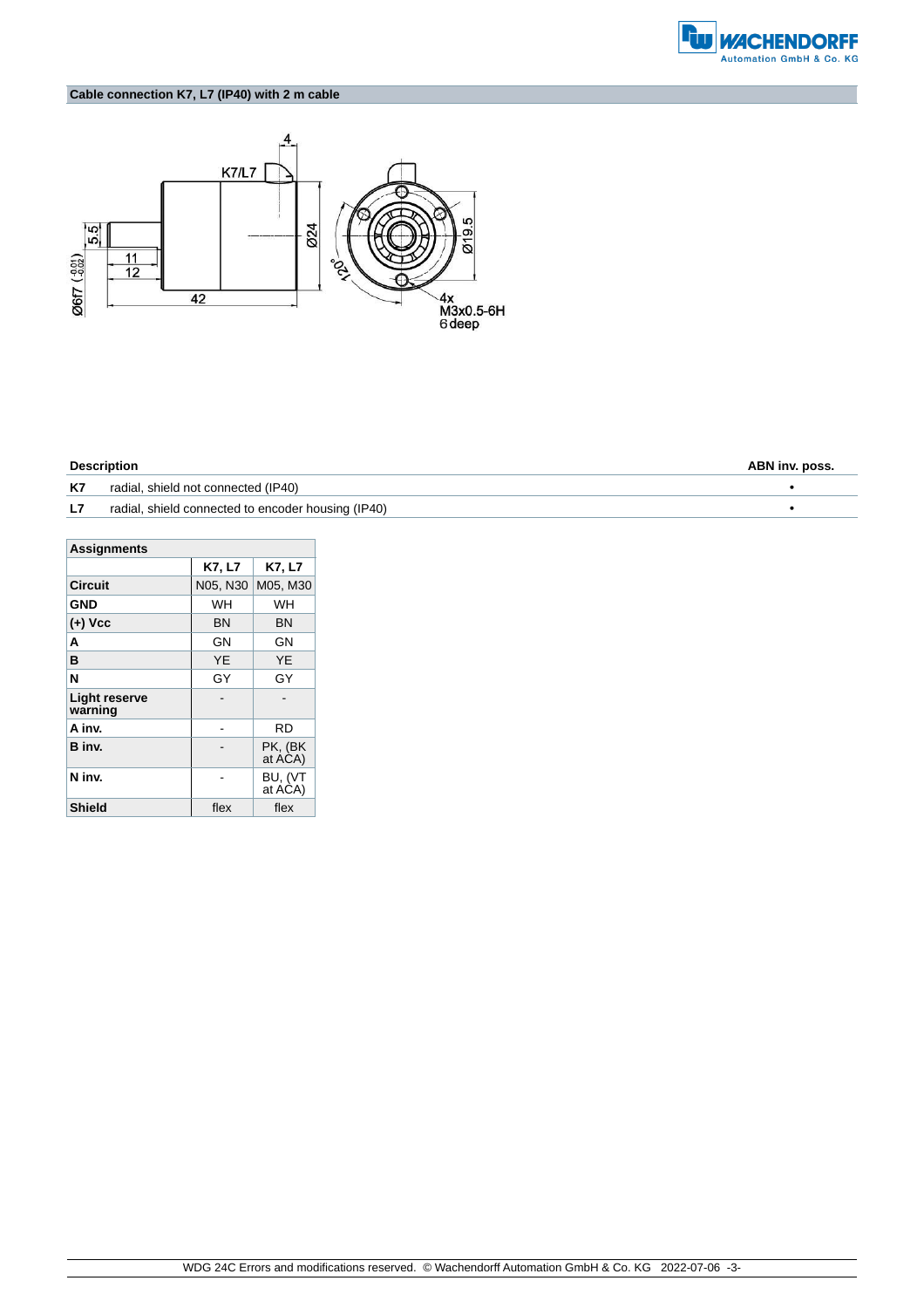

### **Connector SK6, 6-pin**



**Description ABN inv. poss.**

#### **SK6** axial, 6-pin, Connector connected to encoder housing  $\overline{\phantom{a}}$

| <b>Assignments</b>              |                 |
|---------------------------------|-----------------|
|                                 | SK <sub>6</sub> |
|                                 | 6-pin           |
|                                 | 6<br>2<br>5     |
| <b>Circuit</b>                  | N05, N30        |
| <b>GND</b>                      | 3               |
| (+) Vcc                         | $\overline{2}$  |
| A                               | 4               |
| B                               | 5               |
| N                               | 1               |
| <b>Light reserve</b><br>warning |                 |
| A inv.                          |                 |
| B inv.                          |                 |
| N inv.                          |                 |
| n. c.                           | 6               |
| Shield                          |                 |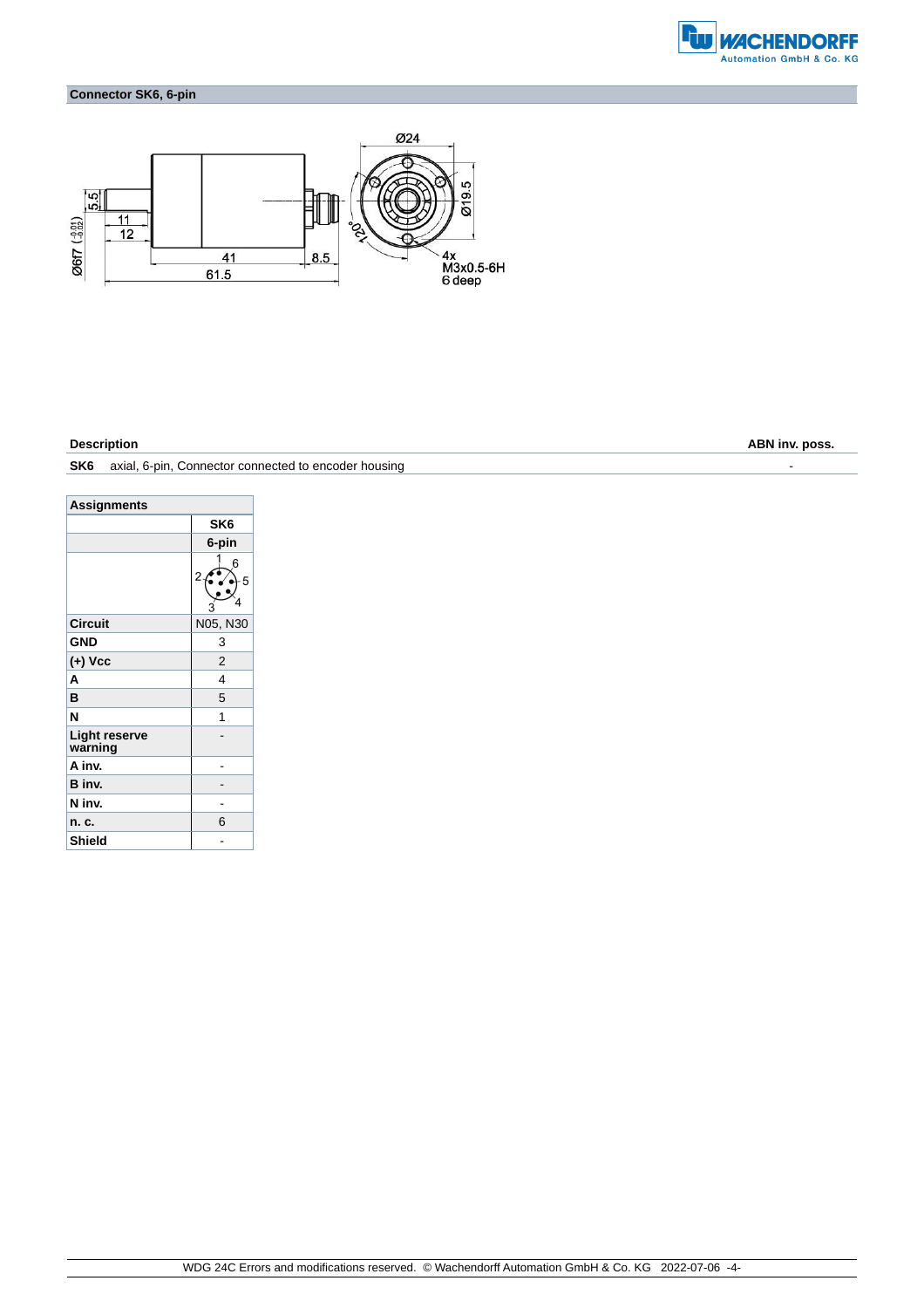

### **Connector SK8, 8-pin**



**Description ABN inv. poss.**

| SK <sub>8</sub> | axial, 8-pin, Connector connected to encoder housing |  |
|-----------------|------------------------------------------------------|--|
|-----------------|------------------------------------------------------|--|

| <b>Assignments</b>              |                                                                          |                                                                                                            |  |  |  |
|---------------------------------|--------------------------------------------------------------------------|------------------------------------------------------------------------------------------------------------|--|--|--|
|                                 | SK <sub>8</sub>                                                          | SK <sub>8</sub>                                                                                            |  |  |  |
|                                 | 8-pin                                                                    | 8-pin                                                                                                      |  |  |  |
|                                 | 5<br>$\overline{\mathbf{4}}$<br>6<br>s.<br>3<br>7<br>$\overline{2}$<br>1 | 5<br>6<br>4<br>$\overline{\mathbf{8}}$<br>$\overline{\mathbf{3}}$<br>$\overline{7}$<br>$\overline{2}$<br>1 |  |  |  |
| <b>Circuit</b>                  | N05, N30                                                                 | M05, M30                                                                                                   |  |  |  |
| <b>GND</b>                      | 1                                                                        | 1                                                                                                          |  |  |  |
| (+) Vcc                         | $\overline{2}$                                                           | $\overline{2}$                                                                                             |  |  |  |
| A                               | 3                                                                        | 3                                                                                                          |  |  |  |
| B                               | $\overline{4}$                                                           | $\overline{\mathbf{4}}$                                                                                    |  |  |  |
| N                               | 5                                                                        | 5                                                                                                          |  |  |  |
| <b>Light reserve</b><br>warning |                                                                          |                                                                                                            |  |  |  |
| A inv.                          |                                                                          | 6                                                                                                          |  |  |  |
| B inv.                          |                                                                          | 7                                                                                                          |  |  |  |
| N inv.                          |                                                                          | 8                                                                                                          |  |  |  |
| n. c.                           | 6, 7, 8                                                                  |                                                                                                            |  |  |  |
| <b>Shield</b>                   |                                                                          |                                                                                                            |  |  |  |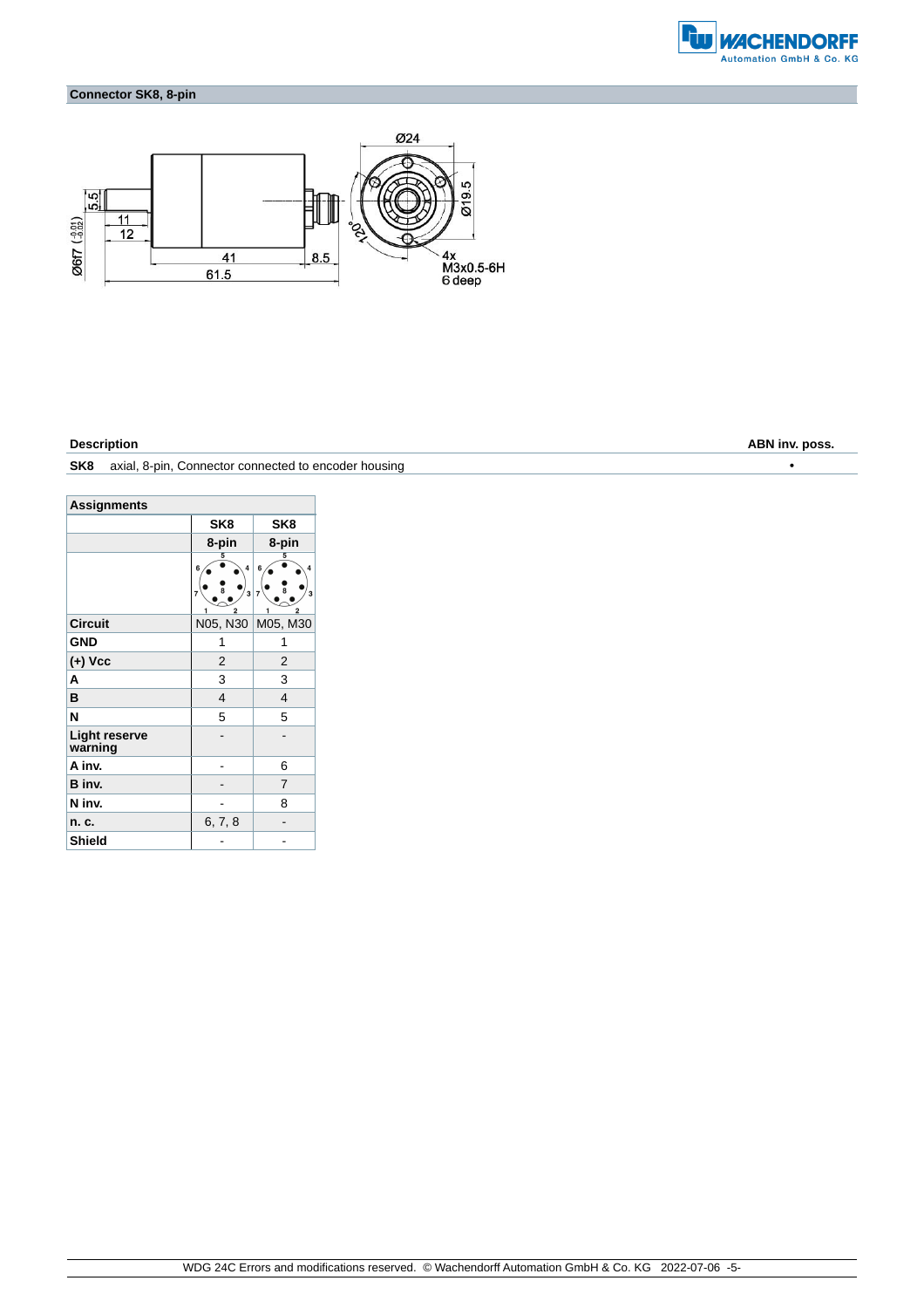| <b>Low-friction bearings</b>                                                                                                                                                                                  | Order key         |
|---------------------------------------------------------------------------------------------------------------------------------------------------------------------------------------------------------------|-------------------|
| The encoder WDG 24C is also available as a particularly smooth-<br>running low-friction encoder. The starting torque is thereby changed to<br>0.1 Ncm and the<br>protection class at the shaft input to IP50. | <b>AAC</b>        |
| IP67 all around (with connector SK6/SK8 only)                                                                                                                                                                 | Order key         |
| The encoder WDG 24C can be supplied in a full IP67 version. Resistance to salt mist (IEC<br>60068-2-11) after 672 hours<br>Max. RPM: 3500 rpm                                                                 | <b>AAO</b>        |
| Permitted Shaft-Loading, axial: 30 N<br>Permitted Shaft-Loading, radial: 45 N                                                                                                                                 |                   |
| Max. PPR: 1024 ppr                                                                                                                                                                                            |                   |
| Starting-torque: approx. 1.2 Ncm at ambient temperature                                                                                                                                                       |                   |
| Low temperature                                                                                                                                                                                               | Order key         |
| The encoder WDG 24C with the output circuit types M05, N05, M30, N30 is also available<br>with the extended temperature range -40 $^{\circ}$ C up to +80 $^{\circ}$ C (measured at the flange).               | <b>ACA</b>        |
| <b>Cable length</b>                                                                                                                                                                                           | Order key         |
| The encoder WDG 24C can be supplied with more than 2 m cable. The max. permissible<br>cable length is 10 metres with the output circuit M05 and N05.                                                          | $XXX = Decimeter$ |

**Options**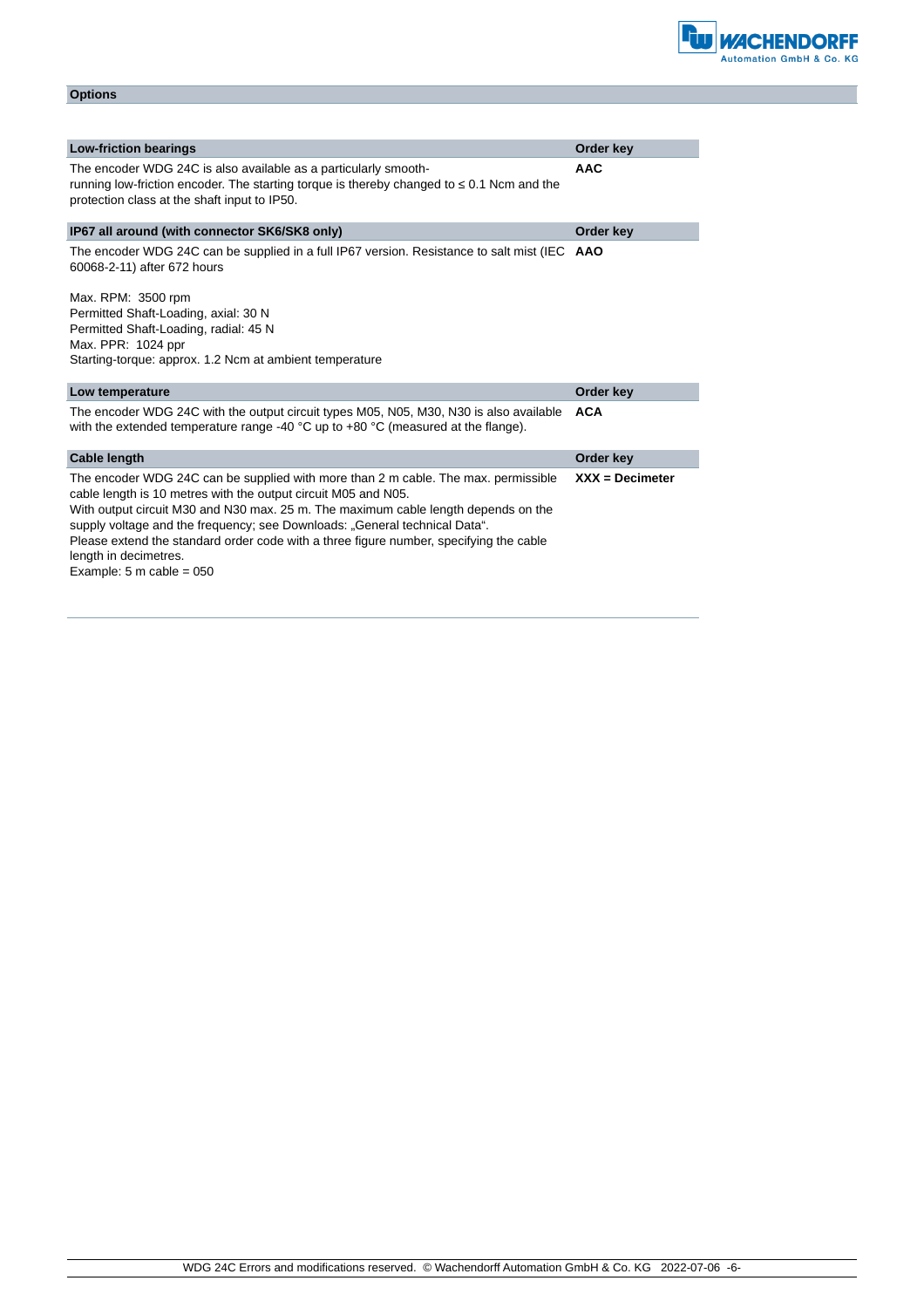

| <b>Example Order No. Type</b>     |                                                                                                                                                                                                                                                                                                                                                                                                                                                                                                                                                                                                         |                                              |                            |  |                | Your encoder                    |                 |              |
|-----------------------------------|---------------------------------------------------------------------------------------------------------------------------------------------------------------------------------------------------------------------------------------------------------------------------------------------------------------------------------------------------------------------------------------------------------------------------------------------------------------------------------------------------------------------------------------------------------------------------------------------------------|----------------------------------------------|----------------------------|--|----------------|---------------------------------|-----------------|--------------|
| <b>WDG 24C</b>                    | WDG 24C                                                                                                                                                                                                                                                                                                                                                                                                                                                                                                                                                                                                 |                                              |                            |  |                | <b>WDG 24C</b>                  |                 |              |
|                                   |                                                                                                                                                                                                                                                                                                                                                                                                                                                                                                                                                                                                         |                                              |                            |  |                |                                 |                 |              |
| <b>Pulses per revolution PPR:</b> |                                                                                                                                                                                                                                                                                                                                                                                                                                                                                                                                                                                                         |                                              |                            |  |                |                                 |                 |              |
| 64                                | 1, 2, 3, 4, 5, 6, 7, 8, 9, 10, 11, 12, 13, 14, 15, 16, 17, 18, 19, 20, 21, 22, 23, 24, 25, 26, 27, 28, 29, 30, 31,<br>32, 33, 34, 35, 36, 37, 38, 39, 40, 41, 42, 43, 44, 45, 46, 47, 48, 49, 50, 51, 52, 53, 54, 55, 56, 57, 58, 59,<br>60, 61, 62, 63, 64, 65, 66, 67, 68, 69, 70, 71, 72, 73, 74, 75, 76, 77, 78, 79, 80, 81, 82, 83, 84, 85, 86, 87,<br>88, 89, 90, 91, 92, 93, 94, 95, 96, 97, 98, 99, 100, 101, 102, 103, 104, 105, 106, 107, 108, 109, 110, 111,<br>112, 113, 114, 115, 116, 117, 118, 119, 120, 121, 122, 123, 124, 125, 126, 127, 128, 256, 512, 1024<br>Other PPRs on request |                                              |                            |  |                |                                 |                 |              |
|                                   |                                                                                                                                                                                                                                                                                                                                                                                                                                                                                                                                                                                                         |                                              |                            |  |                |                                 |                 |              |
|                                   | <b>Channels:</b>                                                                                                                                                                                                                                                                                                                                                                                                                                                                                                                                                                                        |                                              |                            |  |                |                                 |                 |              |
| ABN                               | AB, ABN                                                                                                                                                                                                                                                                                                                                                                                                                                                                                                                                                                                                 |                                              |                            |  |                |                                 |                 |              |
|                                   |                                                                                                                                                                                                                                                                                                                                                                                                                                                                                                                                                                                                         |                                              |                            |  |                |                                 |                 |              |
|                                   | <b>Output circuit</b>                                                                                                                                                                                                                                                                                                                                                                                                                                                                                                                                                                                   |                                              |                            |  |                |                                 |                 |              |
|                                   | <b>PPR</b>                                                                                                                                                                                                                                                                                                                                                                                                                                                                                                                                                                                              | <b>Resolution Power supply</b><br><b>VDC</b> | <b>Output circuit</b>      |  |                | <b>Light reserve</b><br>warning | Order key       |              |
|                                   |                                                                                                                                                                                                                                                                                                                                                                                                                                                                                                                                                                                                         | $4.75 - 5.5$                                 | TTL, RS422 comp., inverted |  |                |                                 | M05             |              |
| M30                               | 16, 32, 64                                                                                                                                                                                                                                                                                                                                                                                                                                                                                                                                                                                              | $4.75 - 5.5$                                 | TTL                        |  |                |                                 | N <sub>05</sub> |              |
|                                   | 1-128, 256, 5 - 30                                                                                                                                                                                                                                                                                                                                                                                                                                                                                                                                                                                      |                                              | <b>HTL</b> inverted        |  |                | $\sim$                          | M30             |              |
|                                   | 512, 1024                                                                                                                                                                                                                                                                                                                                                                                                                                                                                                                                                                                               | $5 - 30$                                     | <b>HTL</b>                 |  |                |                                 | N30             |              |
|                                   |                                                                                                                                                                                                                                                                                                                                                                                                                                                                                                                                                                                                         |                                              |                            |  |                |                                 |                 |              |
|                                   | <b>Electrical connections</b>                                                                                                                                                                                                                                                                                                                                                                                                                                                                                                                                                                           |                                              |                            |  |                |                                 |                 |              |
|                                   | ABN inv. poss. Order key<br><b>Description</b>                                                                                                                                                                                                                                                                                                                                                                                                                                                                                                                                                          |                                              |                            |  |                |                                 |                 |              |
|                                   | Cable: length (2 m standard, WDG 58T: 1 m)                                                                                                                                                                                                                                                                                                                                                                                                                                                                                                                                                              |                                              |                            |  |                |                                 |                 |              |
|                                   | radial, shield not connected (IP40)                                                                                                                                                                                                                                                                                                                                                                                                                                                                                                                                                                     |                                              |                            |  |                | $\bullet$                       | K7              |              |
| K7                                | radial, shield connected to encoder housing (IP40)                                                                                                                                                                                                                                                                                                                                                                                                                                                                                                                                                      |                                              |                            |  |                | $\bullet$                       | L7              |              |
|                                   | Connector: (shield connected to encoder housing)                                                                                                                                                                                                                                                                                                                                                                                                                                                                                                                                                        |                                              |                            |  |                |                                 |                 |              |
|                                   | connector, M8x1, 6-pin, axial                                                                                                                                                                                                                                                                                                                                                                                                                                                                                                                                                                           |                                              |                            |  |                |                                 | SK <sub>6</sub> |              |
|                                   | connector, M8x1, 8-pin, axial                                                                                                                                                                                                                                                                                                                                                                                                                                                                                                                                                                           |                                              |                            |  |                | $\bullet$                       | SK <sub>8</sub> |              |
|                                   |                                                                                                                                                                                                                                                                                                                                                                                                                                                                                                                                                                                                         |                                              |                            |  |                |                                 |                 |              |
| <b>Options</b>                    |                                                                                                                                                                                                                                                                                                                                                                                                                                                                                                                                                                                                         |                                              |                            |  |                |                                 |                 |              |
|                                   | <b>Description</b><br>Order key                                                                                                                                                                                                                                                                                                                                                                                                                                                                                                                                                                         |                                              |                            |  |                |                                 |                 |              |
|                                   | Low-friction bearings                                                                                                                                                                                                                                                                                                                                                                                                                                                                                                                                                                                   |                                              |                            |  |                |                                 | AAC             |              |
|                                   | IP67                                                                                                                                                                                                                                                                                                                                                                                                                                                                                                                                                                                                    |                                              |                            |  | <b>AAO</b>     |                                 |                 |              |
|                                   | <b>ACA</b><br>Low temperature                                                                                                                                                                                                                                                                                                                                                                                                                                                                                                                                                                           |                                              |                            |  |                |                                 |                 |              |
|                                   | Without option<br>Empty                                                                                                                                                                                                                                                                                                                                                                                                                                                                                                                                                                                 |                                              |                            |  |                |                                 |                 |              |
|                                   | Cable length<br>$XXX = Decimeter$                                                                                                                                                                                                                                                                                                                                                                                                                                                                                                                                                                       |                                              |                            |  |                |                                 |                 |              |
|                                   |                                                                                                                                                                                                                                                                                                                                                                                                                                                                                                                                                                                                         |                                              |                            |  |                |                                 |                 |              |
| Example Order No.= WDG 24C        |                                                                                                                                                                                                                                                                                                                                                                                                                                                                                                                                                                                                         | <b>ABN</b><br>64                             | M30<br>K7                  |  | <b>WDG 24C</b> |                                 |                 | Your encoder |